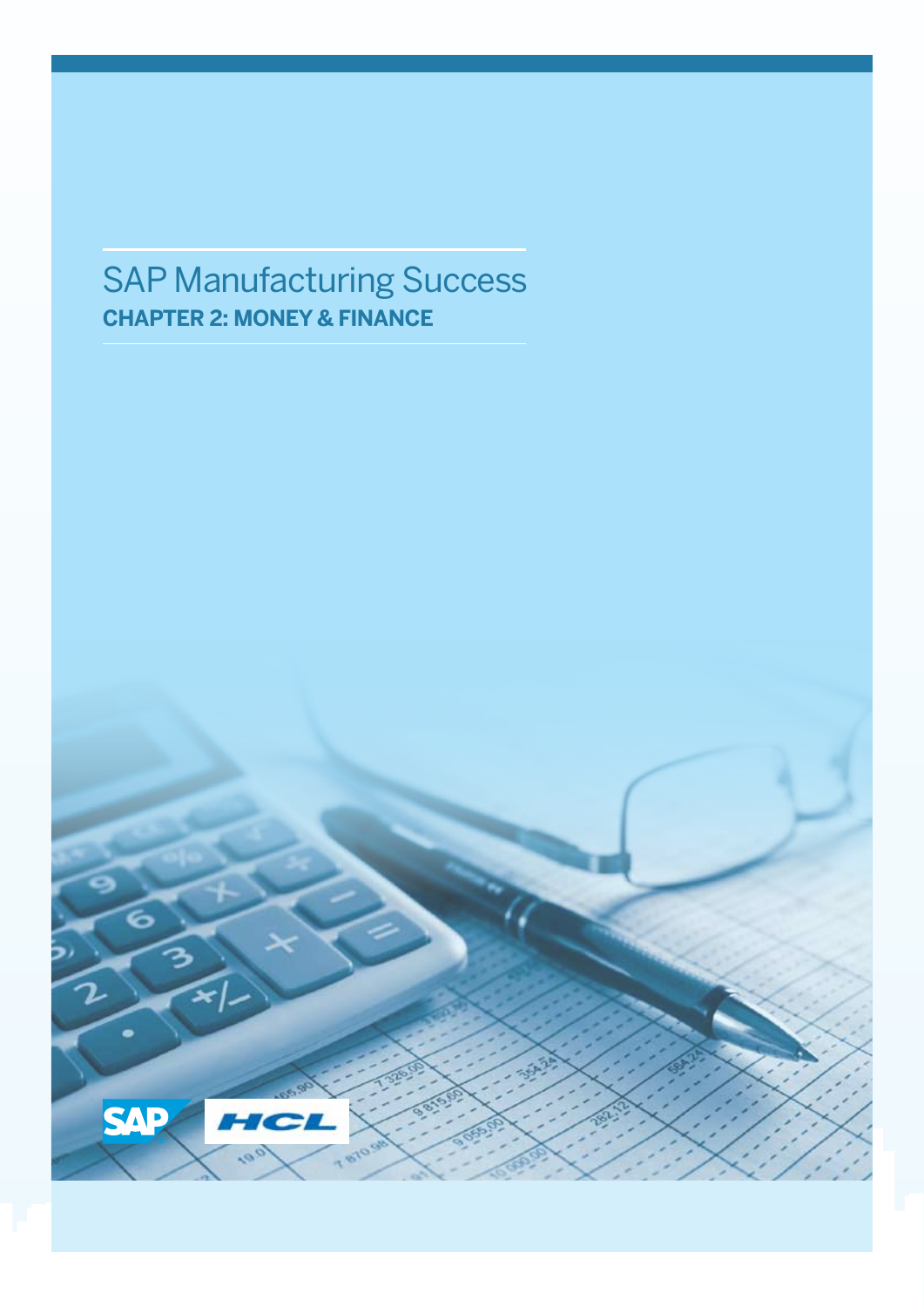#### **Introduction**

34% of Accelerators cite growth as being important and seek to grow at a faster rate than their competitors more so than Stabilisers (66%) who seek to grow in line with their competitors.

| Chapter 1:        | Innovation                 |
|-------------------|----------------------------|
| <b>Chapter 2:</b> | <b>Money &amp; Finance</b> |
| <b>Chapter 3:</b> | <b>Technology</b>          |
| <b>Chapter 4:</b> | <b>Management</b>          |

When it comes to managing finances, manufacturers, like most UK businesses at this time, are focused on keeping their heads above the water. In the latest chapter of the SAP Manufacturing Success campaign, we explore how effective use of analytic and Business Process Management (BPM) tools can help manufacturers to plan ahead whilst enhancing ROI.

According to the SAP Manufacturing Success research, over half of UK manufacturers (55%) consider controlling costs as a key challenge in managing finances within their organisation. This is followed by the need to maintain healthy margins, something that resonates more strongly with Accelerators, who cite growth as being important and who seek to grow at a faster rate than their competitors / the industry standard more so than Stabilisers who seek to grow in line with their competitors.

With the need to cut costs across the entire supply chain, pressure is mounting on the manufacturing sector. In order to better manage this situation, companies require the ability to effectively plan in advance. However, worryingly, 40% of businesses are only able to plan up to a year ahead. This is particularly the case for SMEs (50%) rather than enterprises (29%). In order to effectively plan further into the future and better manage this financial challenge, companies require the right tools to have greater visibility of their business.

As it stands, only 1 in 3 (32%) organisations claim they have an "excellent" level of visibility or insight into opportunities for growth. Accelerators currently have greater visibility over their business prospects, with just under half (45%) claiming to have "excellent" insight into the opportunities for growth. It is with this greater visibility that companies can start managing their business operations more effectively and start looking further ahead for new opportunities to grow and diversify.

Similarly Accelerators, with their greater visibility of growth opportunities, are more likely to be able to plan more than a year in advance (68%) compared to Stabilisers (54%). Businesses understand the need to change processes and innovate if they are to compete effectively in a challenging and complex market, yet this task is made more difficult if companies lack the visibility and insight they need to effectively plan. Recent findings from The BDRC SME Finance Monitor go some way towards amplifying these sentiments among UK manufacturers. The survey of 5,000 companies, including manufacturers, revealed that SMEs were increasingly choosing not to access external finance, which represented a clear drag on growth.

EEF Senior Economist Andrew Johnson said the industry body continues to call for a more dynamic and diverse finance environment for SMEs; "because so much SME finance goes through banks, and is likely to do so for the foreseeable future, policy needs to include a strong element of enhancing SME banking. The government should look hard at the state of competition in SME banking in the UK. It should launch a focused review on what more can be done to stimulate a more dynamic SME banking sector, and think about how best the proposed Business Bank could focus on competition in SME banking."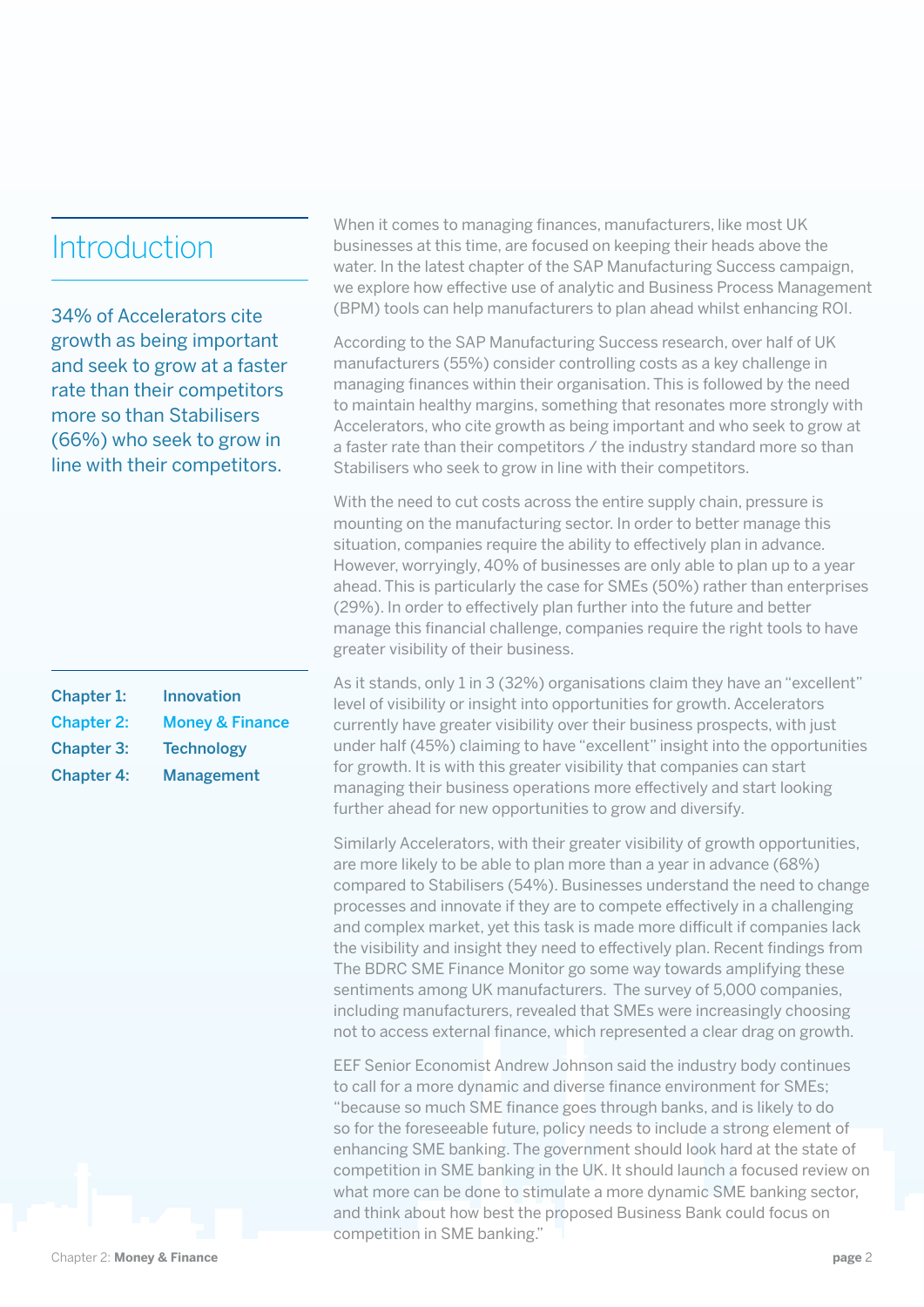#### The need to plan ahead

"It's understandable that the public are concerned about corporate tax avoidance because there are areas that do need reform, particularly in the area of international taxation..."

EEF Chief Economist Lee Hopley

In response to the debate EEF, the manufacturers' organisation is calling on all sides of the debate to act to address mounting uncertainty surrounding the government's possible response, and take steps to limit any consequences on much needed business investment growth.

EEF Chief Economist Lee Hopley said, "It's understandable that the public are concerned about corporate tax avoidance because there are areas that do need reform, particularly in the area of international taxation. But in the contest to out companies for not paying their fair share we are losing sight of the key issue — creating the right environment to get industry investing and growing in the UK. Attempts to restore confidence in the tax system could come at the cost of damaging confidence in the UK."

The manufacturing sector is trade and investment-intensive and companies need every encouragement to invest here in the UK, particularly as nearly half the investment in UK manufacturing comes from foreignowned companies.

Despite the current economic climate, the outlook for UK manufacturing appears to be brightening, according to a new study published by employers' organisation, the CBI. In its latest monthly Industrial Trends Survey, the CBI said manufacturers expected strong output growth in the next three months.

Stephen Gifford, the CBI's director of economics, said manufacturers were optimistic that demand would pick up in the next three months, despite a recent history of disappointed expectations.

"This tallies with what we're hearing from some businesses about confidence returning. With orders improving and the global economy heading for calmer waters, it looks like conditions for manufacturers may be on the up.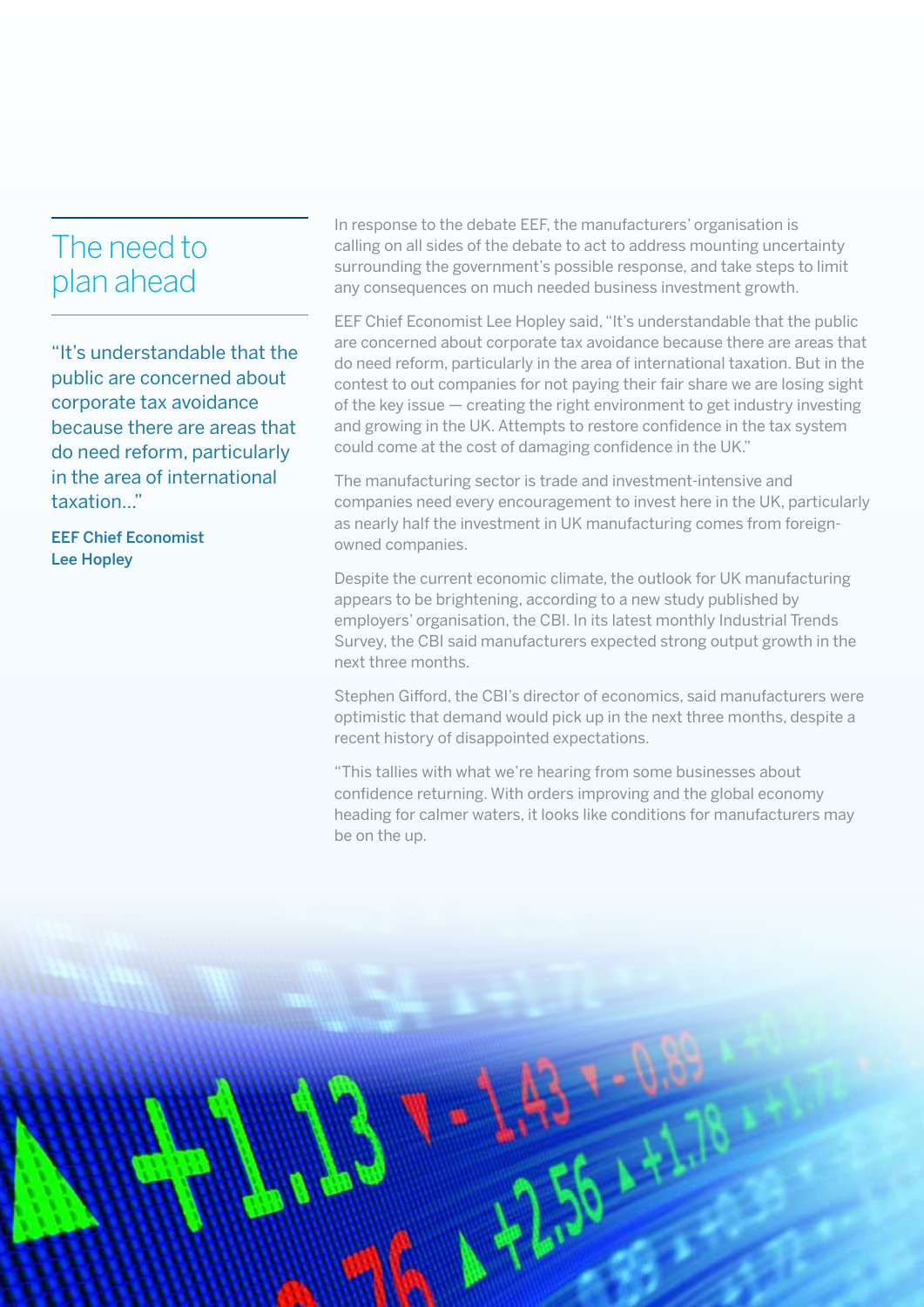## **Analytics**

Manufacturers are evaluating analytics applications as they look to collaborate from a supply chain, distribution and services standpoint.

Alongside these positive economic strides, manufacturers are evaluating analytics applications as they look to collaborate from a supply chain, distribution and services standpoint. MintJutras is a company that has explored this topic in more detail, having conducted research which looks at SaaS adoption in manufacturing.

Cindy Jutras, founder and CEO explains one industry trend in capturing and applying company-wide intelligence and knowledge through the use of analytics, business intelligence (BI), and rules engines.

These are especially relevant for manufacturers who rely on build-to-order, configure-to-order and engineer-to-order strategies as a core part of their business models, using cloud-based platforms to capture knowledge and manage rules is accelerating. A key part of this area is mobility support for analytics, BI and rules engine reporting and analysis.

Linking to this, CIO UK in association with Intel recently announced the findings of the CIO Priorities survey. CIOs expect the cloud to overtake mobile developments as the second largest driver of transformation at their organisations behind data analytics.

Almost half of the respondents said that data analytics had driven the most transformation at their organisations to date followed by mobile, but that cloud computing was expected to become the second biggest transformation driver over the coming year as increasing efficiency and reducing cost become the leading priorities.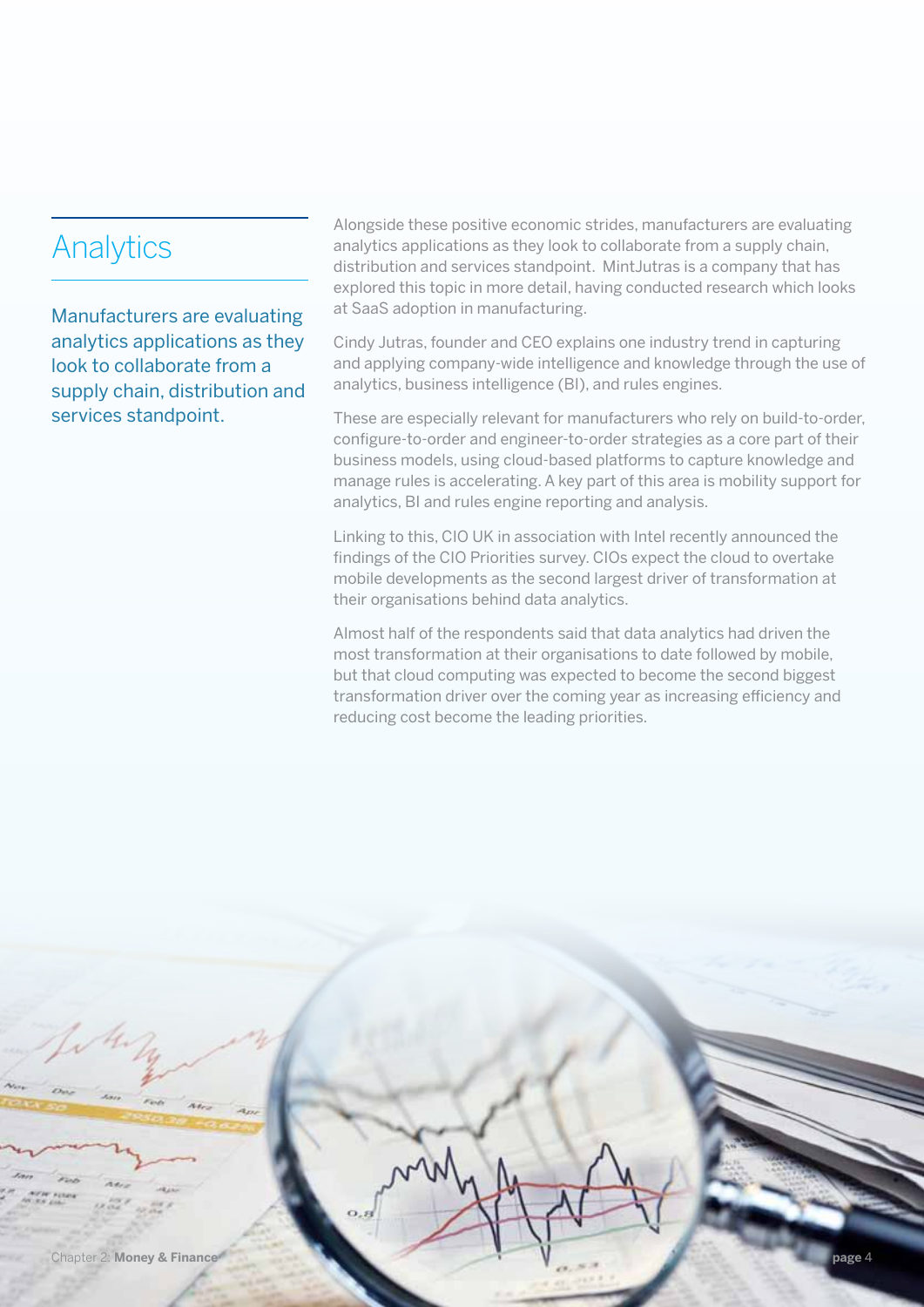#### The value of BPM

At a time when speed-tomarket is imperative, BPM and integration solutions can help manufacturers and their IT departments efficiently model, implement, integrate, and monitor processes.

In today's dynamic industry landscape where customer, supplier and partner needs are constantly changing, Business Process Management solutions are ideally placed to reduce the cost of process development and deployment for manufacturers.

What's more, at a time when speed-to-market is imperative, BPM and integration solutions can help manufacturers and their IT departments efficiently model, implement, integrate, and monitor processes.

Industry research from the Capgemini report entitled 'Business Process Management in Manufacturing: From Process to Value' highlights how organisations can move to the next level of BPM maturity.

As manufacturing companies emerge from the economic slowdown, they are looking for topline growth opportunities while still maintaining control over costs. BPM is a powerful approach to deal with these issues. BPM aims to improve and optimise the business processes of an organisation, supported by Business Process Management Technology (BPMT). BPM can help companies address global competitive challenges and economic pressures; enabling them to reduce costs and improve the value they create as well as their speed-to-market.

Grupo Nutresa was able to see demonstrable planning benefits from successful implementation of SAP solutions.

In the past, each division of the company used its own data management model resulting in very complex data integration processes. With SAP solutions, not only are processes being streamlined within the meat business, the group is better synchronized as a whole.

This unified management and accounting model ensures reliable information is being passed to the production line, which enables product traceability across the supply chain. The key benefits of this was reduction in incomplete product deliveries, reliable data for better decision making and more accurate forecasting and increased production efficiency.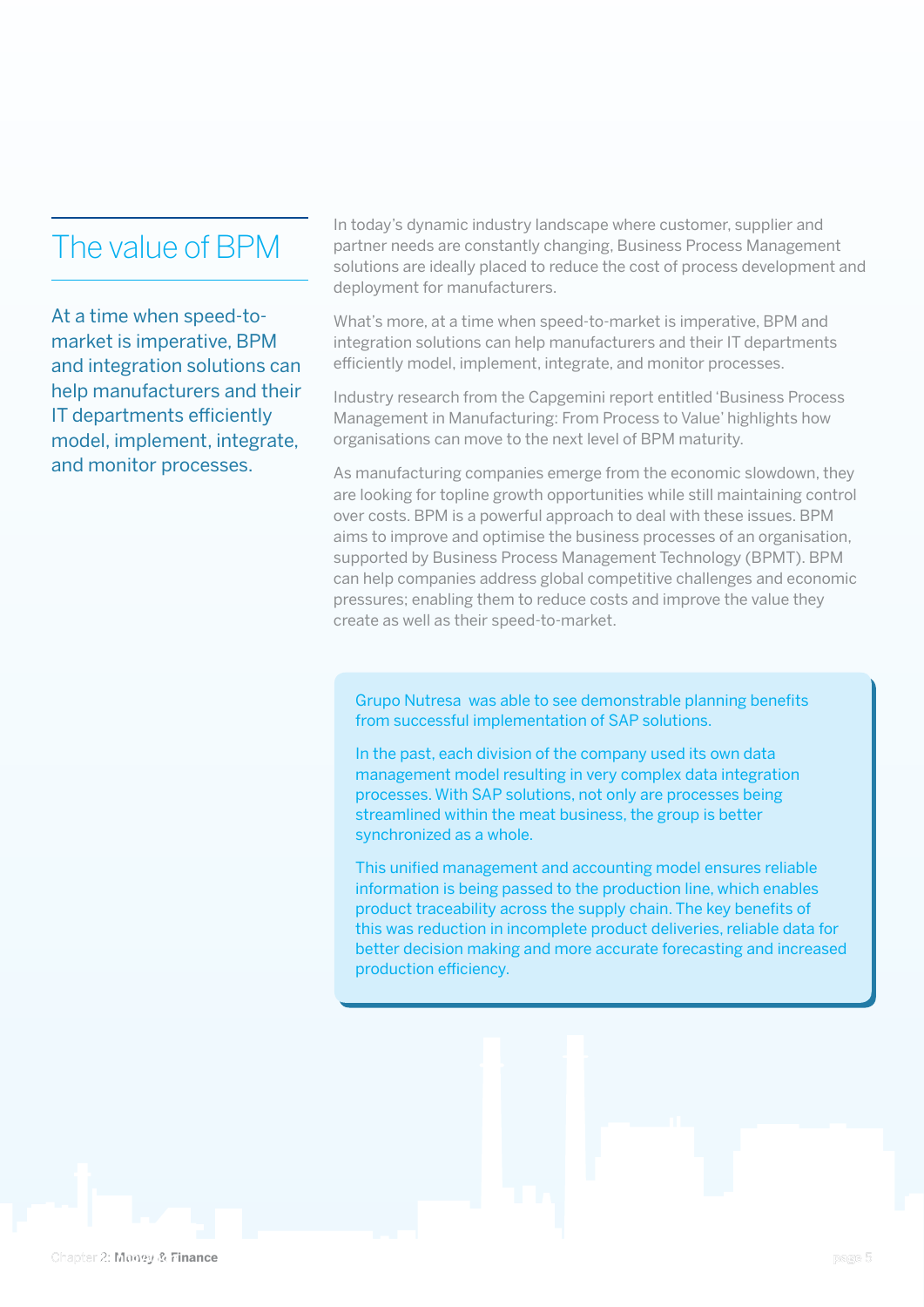## Conclusion

Visibility is core to identifying opportunities for innovation, particularly where value chains are concerned. Yet many manufacturers are unable to plan beyond the short-term, are not prioritising customer insight and lack the confidence to know where to innovate.

The vast potential within joined-up manufacturing networks is only possible if these networks are "open" and companies are prepared to embrace collaboration and co-creation moving forwards.

"Smart planning, forecasting, and clear visibility into operations and finances are essential to the success of today's manufacturers. The current landscape means companies need to keep abreast of industry and ensure speed-to-market when it comes to planning. As part of this, manufacturers need to establish and promote a top-down culture of collaboration and planning. Those who do, will be best placed to react to the changing needs of customers," said John Hammann, Industry Principal for Manufacturing, SAP UK.